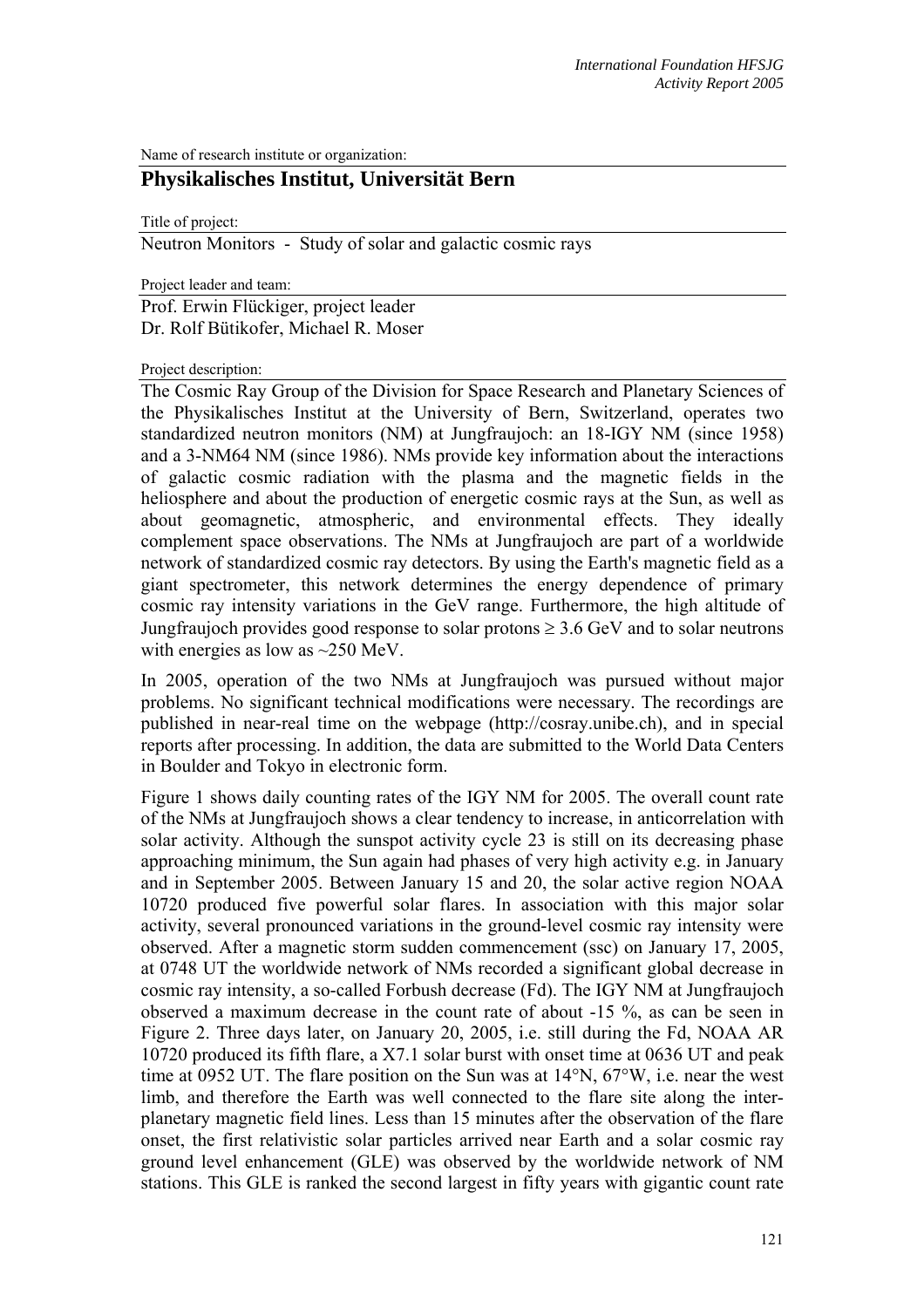increases at the south polar NM stations McMurdo (almost 3000 %) and South Pole (more than 5000 %). The two NMs at Jungfraujoch observed an increase in the counting rate of about 10 % in the 1-minute values. Both NMs at Jungfraujoch also observed a significant pre-increase in the time interval 0647-0649 UT. Figure 3 shows the relative 1-minute count rates of the IGY NM at Jungfraujoch for January 20, 2005, 0400-1200 UT, and Figure 4 the GLE observed by the NM stations South Pole, Inuvik, Barentsburg, and Jungfraujoch. Figure 4 clearly illustrates the complexity of the event.



Figure 1: Relative pressure corrected daily counting rates of the IGY NM at Jungfraujoch for 2005.



Figure 2: Relative pressure corrected hourly counting rates of the IGY NM at Jungfraujoch for the time interval 15-25 January 2005.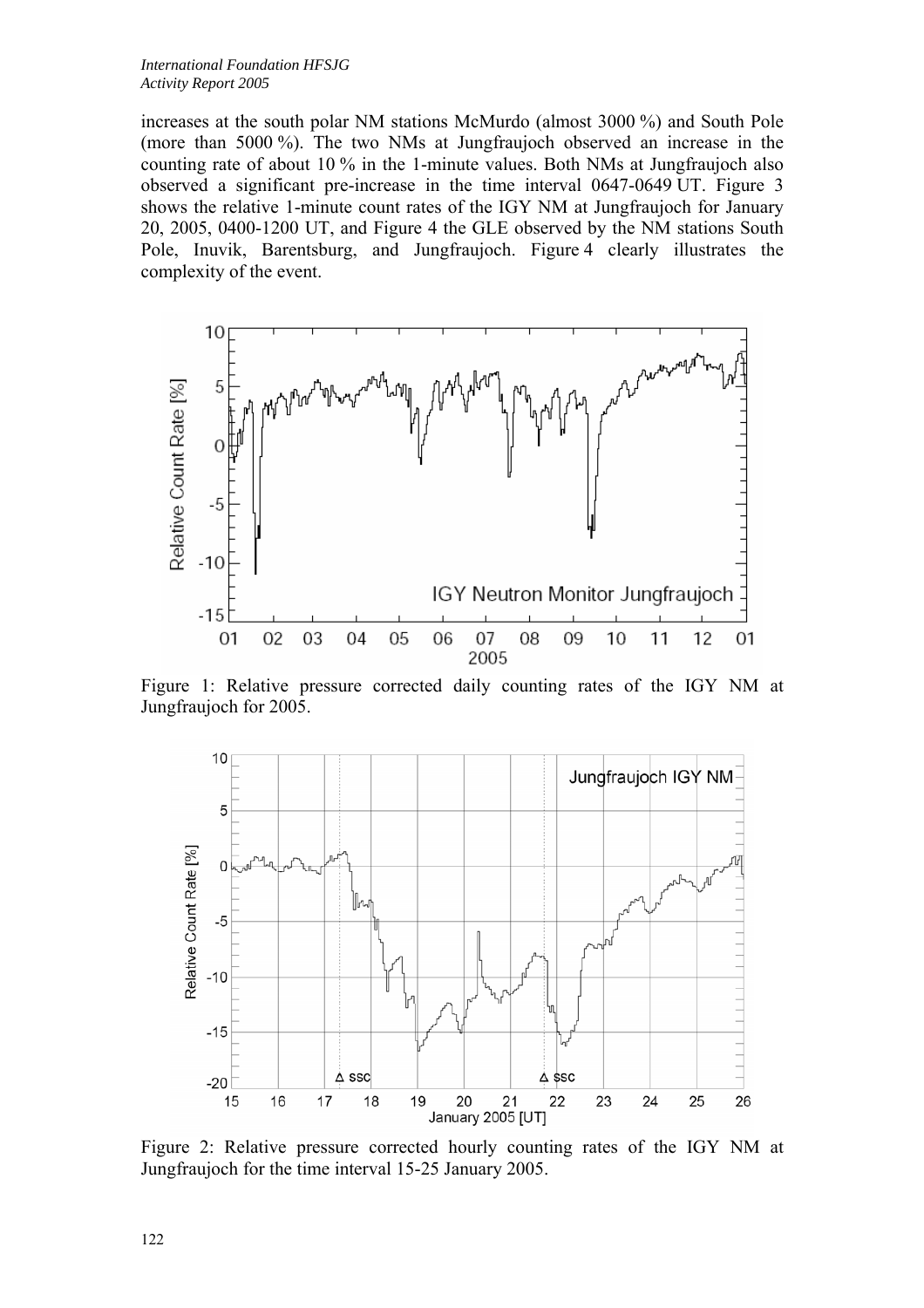

Figure 3: Relative pressure corrected 1-minute counting rates of the IGY NM at Jungfraujoch for January 20, 2005, 0400-1200 UT.



Figure 4: Relative pressure corrected 1-minute counting rates of the NM stations South Pole, Inuvik, Barentsburg and Jungfraujoch (IGY and NM64 combined) for January 20, 2005, 0400-1200 UT.

From the recordings of the Swiss cosmic ray detectors and of the worldwide network of NMs, we determined the characteristics of the solar particle flux near Earth (spectral form, amplitude, pitch angle distribution). Due to the fact that the ground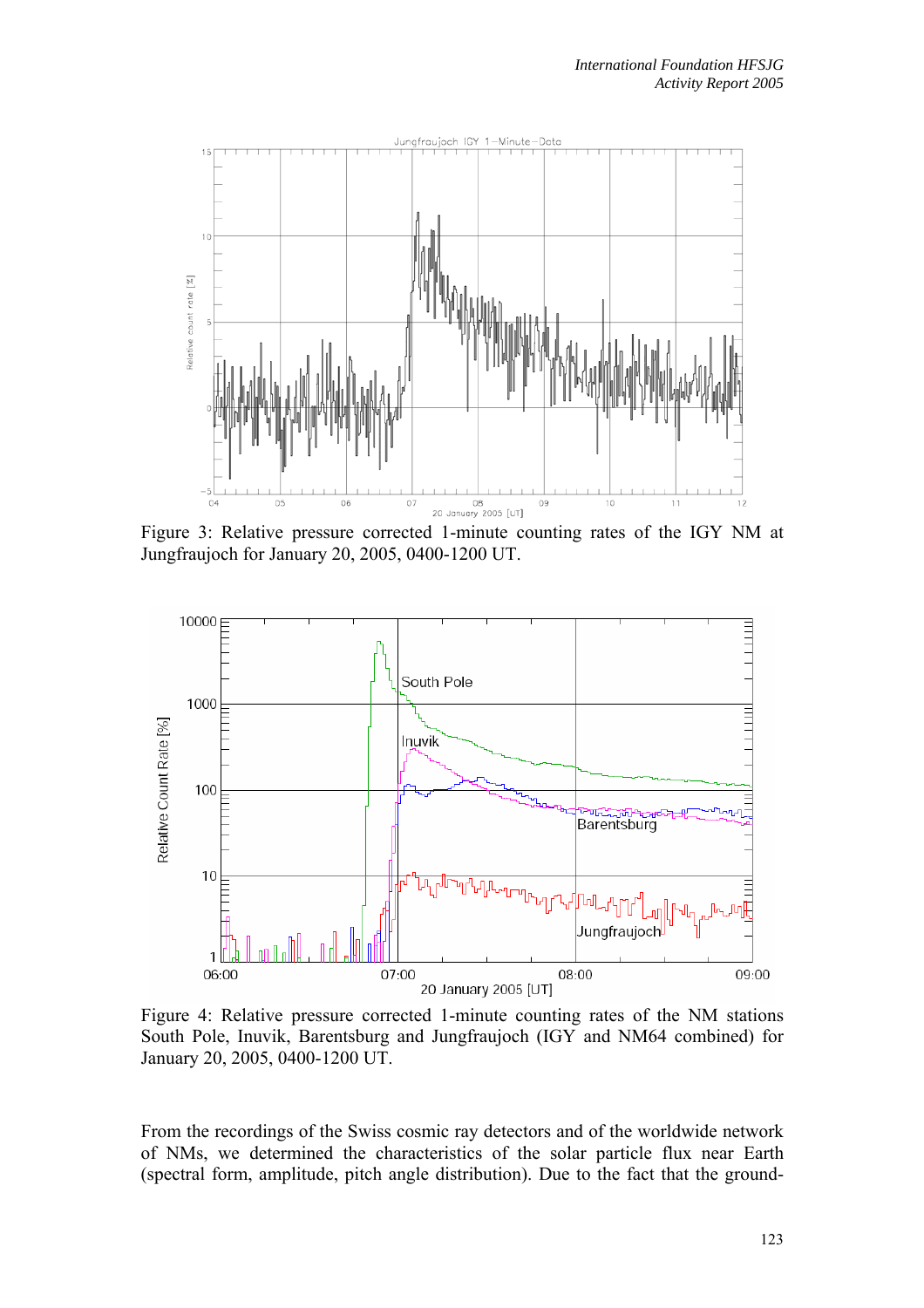based cosmic ray detectors around the world measured significantly different and complex intensity-time profiles, the determination of the GLE parameters has proved rather difficult. This GLE was characterized by a very narrow beam of solar cosmic ray particles (protons) during the first minutes of the event, but already some minutes after the event onset the particle flux was clearly less anisotropic. The energy spectrum changed from very hard at the beginning of the GLE to a very soft spectrum within  $\sim$ 10 minutes. However, it seems that the spectrum became again somewhat harder later in the event. This may be an indication for a second population of solar cosmic rays that was accelerated during a second phase of the event. In Figure 5 the directional solar proton flux,  $J_{\parallel}$ , in the presumed source direction, is plotted for the initial, the main, and the decay phase as recorded by the south polar stations. For comparison the galactic cosmic ray spectrum as of January 2005 is also shown. The detailed analysis of this unique event is still in progress. First findings have been reported at three international conferences.



Figure 5: Solar cosmic ray  $(J_{\parallel})$  and galactic cosmic ray (GCR) spectra near Earth during the giant solar particle event on January 20, 2005.

Key words:

Astrophysics, cosmic rays, neutron monitors; solar, heliospheric and magnetospheric phenomena

Internet data bases:

http://cosray.unibe.ch

Collaborating partners/networks:

International Council of the Scientific Union's (ICSU) Scientific Committee on Solar-Terrestrial Physics (SCOSTEP)

World Data Centers A (Boulder), B (Moscow), C (Japan), International GLE database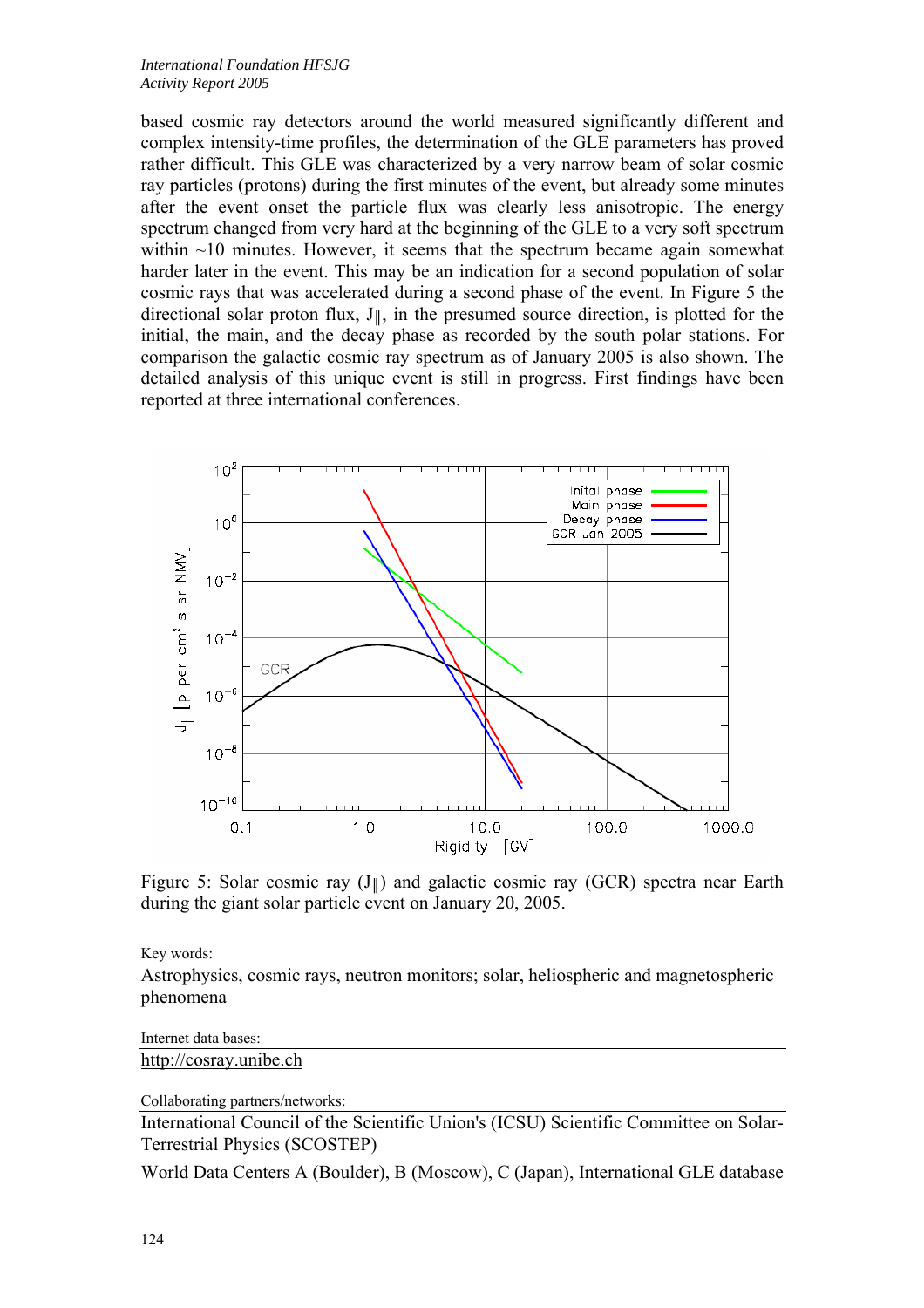Scientific publications and public outreach 2005:

## **Conference papers**

Flückiger, E.O., R. Bütikofer, M.R. Moser, and L. Desorgher, The Cosmic Ray Ground Level Enhancement and the Forbush Decrease in January 2005 - Analysis of the Swiss Cosmic Ray Observations, contributed paper 58-ST-A1500, 2<sup>nd</sup> Annual Meeting of the Asia Oceania Geosciences Society (AOGS), Singapore, 2005.

Flückiger, E.O., R. Bütikofer, M.R. Moser, and L. Desorgher, The Cosmic Ray Ground Level Enhancement during the Forbush Decrease in January 2005,  $29<sup>th</sup>$ International Cosmic Ray Conference, Pune, India, August to be published in the conference proceedings, 2005.

Belov, A. V., L. Baisultanova, R. Bütikofer, E. Eroshenko, E. O. Flückiger, G. Mariatos, H. Mavromichalaki, V. Pchelkin and V. G. Yanke, Geomagnetic effects on cosmic rays during the very strong magnetic storms in November 2003 and November 2004,  $29<sup>th</sup>$  International Cosmic Ray Conference, to be published in the conference proceedings, 2005.

Yanke, V. G., L. Baisultanova, A. V. Belov, R. Bütikofer, E. Eroshenko, E. O. Flückiger, G. Mariatos and H. Mavromichalaki, Variations of geomagnetic cutoff rigidities during the series of geomagnetic storms in January 2005: observations and modeling.  $29^{th}$  International Cosmic Ray Conference, to be published in the conference proceedings, 2005.

Bütikofer, R., E.O. Flückiger, M.R. Moser, and L. Desorgher, The Extreme Cosmic Ray Ground Level Enhancement on January 20, 2005, Solar Extreme Events 2005 (SEE-2005), International Symposium at Nor Amberd, Armenia, to be published in scientific journal Sun and Geosphere, 2005.

Flückiger, E. O., Extreme events and super storms, Invited Talk, Solar Extreme Events 2005 (SEE-2005): Fundamental Science and Applied Aspects, International Symposium at Nor Amberd, Armenia, 2005.

## **Data books and reports**

Bütikofer, R., and E.O. Flückiger, Neutron Monitor Data for Jungfraujoch and Bern during the Ground-Level Solar Cosmic Ray Event on 20 January 2005, internal report, Space Research and Planetary Sciences, Physikalisches Institut, University of Bern, 2005.

Address: Physikalisches Institut Universität Bern Sidlerstrasse 5 CH-3012 Bern

Contacts:

Rolf Bütikofer Tel.: +41 31 631 4058 Fax: +41 31 631 4405 e-mail: rolf.buetikofer@phim.unibe.ch URL: http://cosray.unibe.ch